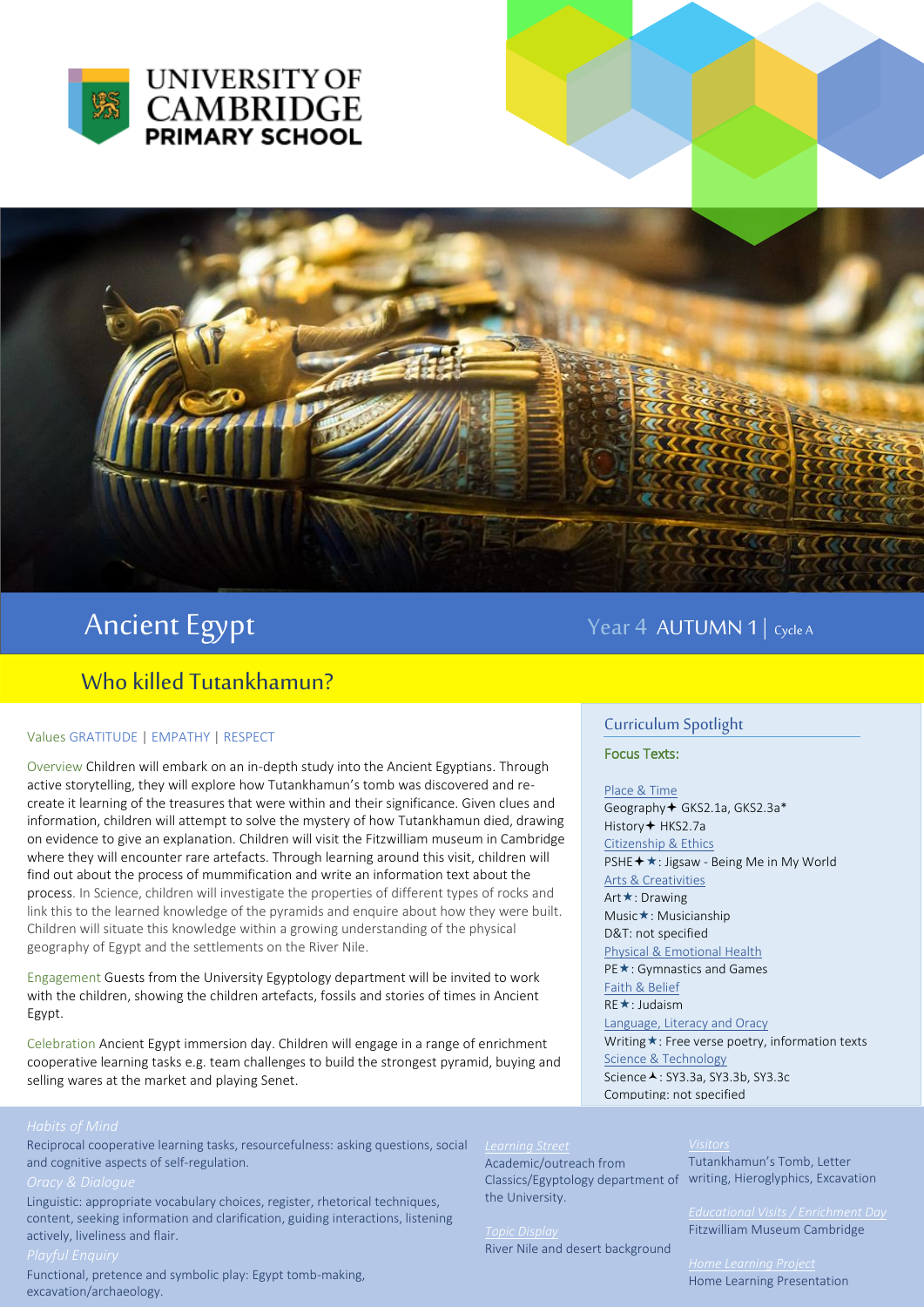

Topic Title: Ancient Egypt Enquiry Question: Who killed Tutankhamun?

Focus Texts: tbc

| Subject                       |           | <b>Learning Journey</b>                                                                                                                                                                                                                     |                                                                                                                                                                       |                                                                                                                  |                                                                                                                     |                     |                                                                           |                                                                         |  |  |
|-------------------------------|-----------|---------------------------------------------------------------------------------------------------------------------------------------------------------------------------------------------------------------------------------------------|-----------------------------------------------------------------------------------------------------------------------------------------------------------------------|------------------------------------------------------------------------------------------------------------------|---------------------------------------------------------------------------------------------------------------------|---------------------|---------------------------------------------------------------------------|-------------------------------------------------------------------------|--|--|
|                               |           | Week 1                                                                                                                                                                                                                                      | Week 2                                                                                                                                                                | Week 3                                                                                                           | Week 4                                                                                                              | Week 5              | Week 6                                                                    | Week 7                                                                  |  |  |
| Arts &<br>Creativiti<br>es    | Art       | $\star$                                                                                                                                                                                                                                     | $\star$                                                                                                                                                               | $\star$                                                                                                          | $\star$                                                                                                             | $\star$             | $\star$                                                                   | $\star$                                                                 |  |  |
|                               | Music     | $\star$                                                                                                                                                                                                                                     | $\star$                                                                                                                                                               | $\star$                                                                                                          | $\star$                                                                                                             | $\star$             | $\star$                                                                   | $\star$                                                                 |  |  |
| Language, Literacy &<br>Oracy | Key texts |                                                                                                                                                                                                                                             |                                                                                                                                                                       |                                                                                                                  |                                                                                                                     |                     |                                                                           |                                                                         |  |  |
|                               | Writing   |                                                                                                                                                                                                                                             | Free Verse Poetry                                                                                                                                                     | Sentence Level                                                                                                   | <b>Information Texts</b>                                                                                            |                     |                                                                           | Publishing                                                              |  |  |
|                               | Spelling  |                                                                                                                                                                                                                                             | The suffix -ly.                                                                                                                                                       | The $/I/$ sound spelt y<br>elsewhere than at the<br>end of words.                                                | The /^/ sound spelt ou.                                                                                             | Year 3/4 Prefixes.  | Words with the /eɪ/ sound<br>spelt ei, eigh, or ey.                       | Possessive apostrophe with<br>plural words.                             |  |  |
|                               | Grammar   |                                                                                                                                                                                                                                             | Commas for a list                                                                                                                                                     | Capital letters, full stops,<br>question marks,<br>exclamation marks                                             | Subordinate clauses                                                                                                 | Subordinate clauses | Questions and statements                                                  | Review                                                                  |  |  |
| Mathematic<br>s               | Maths     | Addition and<br>Subtraction strategies to<br>10 and 20 (inc. bridging)                                                                                                                                                                      | Place Value: Numbers to<br>100                                                                                                                                        | Getting to know the 100s                                                                                         | Securing mental addition<br>and subtraction strategies                                                              | Column addition     | Column subtraction                                                        | Measurement (Money)<br>Connecting to column<br>addition and subtraction |  |  |
| Science &<br>Technology       | Science   |                                                                                                                                                                                                                                             | SY3.3a Compare and<br>group together different<br>types of rocks on the<br>basis of their appearance<br>and simple physical<br>properties.                            |                                                                                                                  | SY3.3b Describe in simple<br>terms how fossils are<br>formed when things that<br>have lived are trapped in<br>rock. |                     | SY3.3c Recognise that soils<br>are made from rocks and<br>organic matter. |                                                                         |  |  |
|                               | Computing | CKS1.1d Use technology purposefully to create, organise, manipulative and retrieve digital content.                                                                                                                                         |                                                                                                                                                                       |                                                                                                                  |                                                                                                                     |                     |                                                                           |                                                                         |  |  |
| Place & Time                  | Geography | GKS2.1a Locate the<br>world's countries using<br>maps to focus on Europe<br>and north and south<br>America, concentrating<br>on the environmental<br>regions, key physical and<br>human characteristics,<br>countries, and major<br>cities. |                                                                                                                                                                       | GKS2.3a Physical<br>geography including<br>climate zones, biome,<br>vegetation belts, rivers<br>and earthquakes. |                                                                                                                     |                     |                                                                           |                                                                         |  |  |
|                               | History   |                                                                                                                                                                                                                                             | GK2.7a The achievements<br>of the early civilisations;<br>an overview of where and<br>when the first civilisations<br>appeared and a depth<br>study of Ancient Egypt. |                                                                                                                  |                                                                                                                     |                     |                                                                           |                                                                         |  |  |